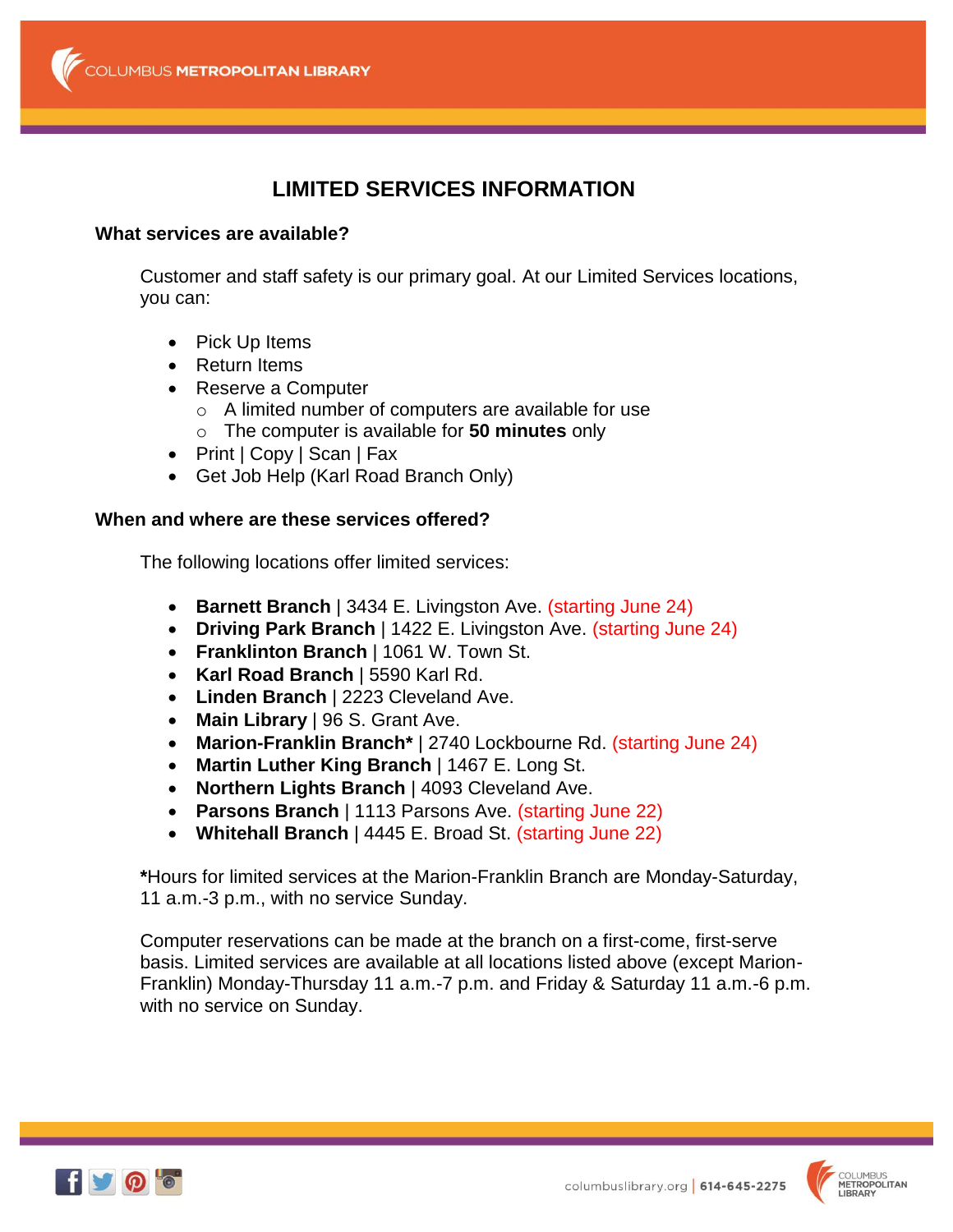# **Why aren't all of the computers available?**

Customer and staff safety is our primary goal. To achieve the guidelines set by local, state and federal authorities, we are limiting the number of people in each building, sanitizing surfaces and maintaining safe social distance. All of our staff will wear face coverings for safety.

# **Do I need to wear a mask?**

While not required, we ask that you please wear a mask to protect yourself and others.

# **Can I return my books and DVDs now?**

You may return items through the Book Return slots 24/7 at all of our open locations beginning June 29. **NOTE:** Book Return slots will not be available at our Hilltop or South High branches, as both are undergoing renovation.

Returned items will be quarantined for a minimum of 72 hours prior to being checked in and made available to other customers. If you or a member of your household is ill, please do not return items at this time.

# **Will all CML locations offer Internet computers?**

We hope to offer this service at more locations in the coming weeks.

### **I want to reserve a computer. How does this work?**

- Please visit the branch during our open hours and look for the computer reservation sign at the door.
- Have your library card number ready and call the phone number on the sign.
- A staff person will help you set up a reservation and let you know when to return to the branch.
- A few minutes before your reservation, return to the building entrance and a staff member will let you in. Staff will check you in and walk you to your PC.
- Reservation length is 50 minutes and staff will be available to help you if needed. We are not able to allow more than 50 minutes per session at this time.
- Print/copy/scan/fax service will be available.